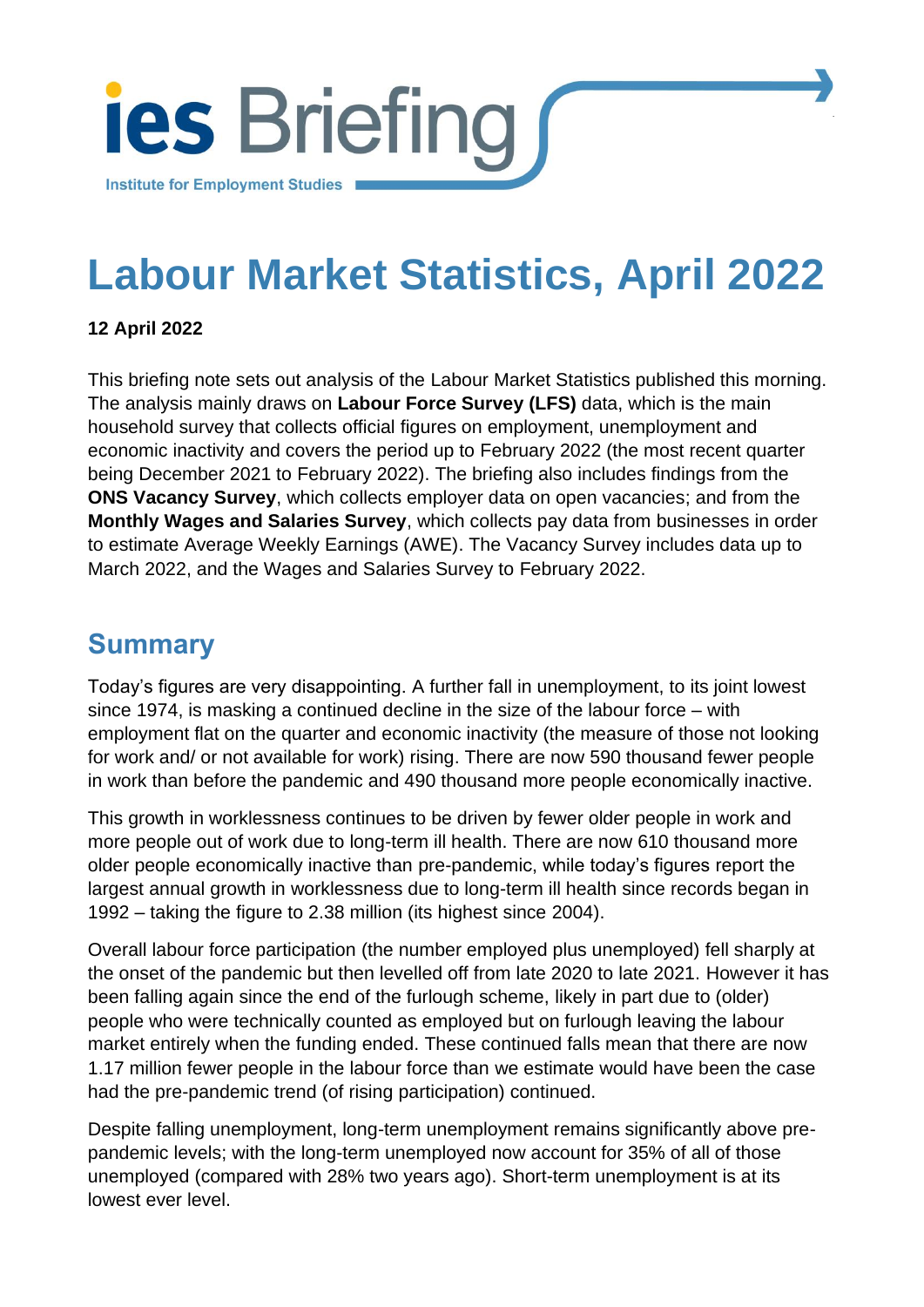All of this continues to happen despite record vacancies, with this month seeing as many vacancies as there are unemployed for the first time in at least fifty years. There are also some signs in more timely weekly data that job turnover remains well above prepandemic levels and may even be rising. This in turn is likely further fuelling vacancy growth as firms struggle to backfill posts from the (dwindling) numbers who are out of work, looking for and ready to work.

This tight labour market does appear to be feeding through into higher nominal pay, with regular pay growth above 4% and seemingly higher rates of growth in (private sector) industries with higher vacancies. However, soaring inflation is pushing regular pay negative in real terms – for the fourth month in a row – while total pay remains just positive due to high bonus payments in the private sector.

All told, higher worklessness, negative pay growth and continued labour shortages look to be a pretty toxic mix for living standards, with little sign in today's data that any of those three problems will get any better in the next few months. Our view remains that these problems will not fix themselves, and that we need a new 'Plan for Participation' – from government and employers – to help more people back into the labour force; improve recruitment, job design and workplace support; and help those out of work to get into and on in work. We also need more support for living costs for those out of work and on low incomes, particularly given the significant real-terms cuts to benefits this year.

### **Falling unemployment is due to more people leaving the labour force entirely rather than more entering work**

The headline rate of unemployment fell again this month to 3.8% – the lowest figure since 2019, which in turn was the lowest unemployment rate since 1974. However while we can celebrate the fact that we have avoided the unemployment catastrophe that looked inevitable in the early stages of the pandemic, these sharp falls in unemployment are far from good news. As [Figure 1](#page-2-0) below sets out (showing changes in employment, unemployment and economic inactivity over the most recent quarter and since the start of the pandemic), lower unemployment is feeding through into higher economic inactivity – up by 80 thousand on the quarter – while employment growth is flat. Overall there are still 590 thousand fewer people in work than before the pandemic and 490 thousand more people economically inactive.

[Figure 2](#page-2-1) sets out rates of employment, unemployment and economic inactivity for the 16- 64 population. The overall employment rate has actually dipped slightly on the figure published last month (to 75.5%) while economic inactivity is back to the peak that it reached after the end of the third lockdown in spring 2021, at 21.4% (which in turn was the highest since 2017).

Looking more closely at the single month figures (the light yellow lines), the single month data for February is terrible – estimating 75.2% employment and 21.9% inactivity. So with the December data dropping out of next month's average, it is very likely that the economic inactivity rate is going to rise further still.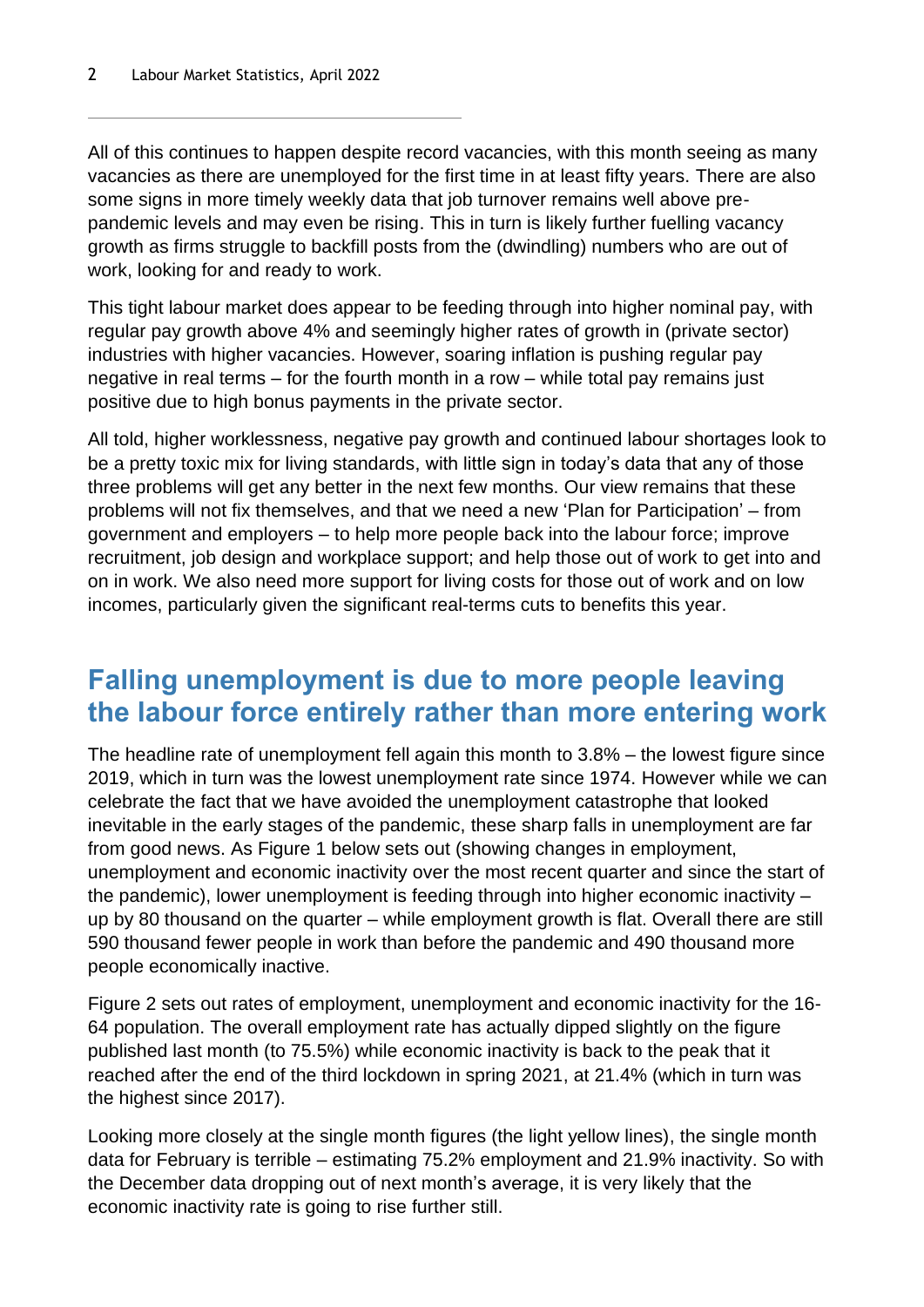<span id="page-2-0"></span>



*Source: Labour Force Survey*

<span id="page-2-1"></span>



*Source: Labour Force Survey*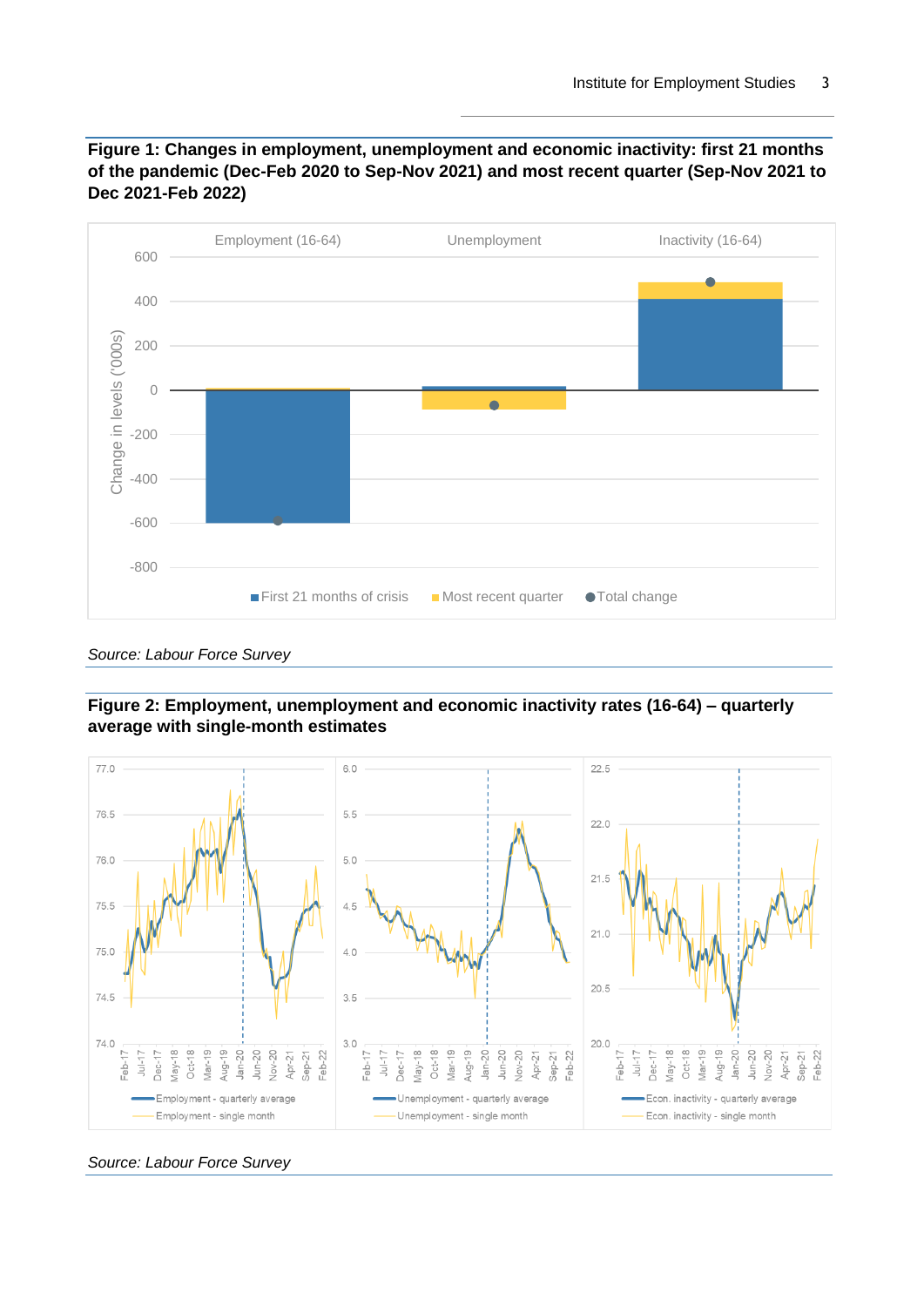### **Worklessness due to ill health saw its largest rise since records began, with inactivity for older people up too**

This story of falling participation and a shrinking labour market continues to be explained by a combination of fewer older people in the labour force and more people out of work due to long-term ill health. With each passing month these figures keep rising – with now 610 thousand more people aged 50 or over who are economically inactive than before the pandemic began (compared with 530 thousand for the previous quarter), but some signs too that economic inactivity among younger people is also starting to tick up. Last quarter there were 170 thousand more under 50s economically inactive than pre-pandemic, but on the most recent data this has risen to 185 thousand. [Figure 3](#page-3-0) below sets this out, showing growth in levels of economic inactivity by age since the December 2019- February 2020 quarter (with the changes for people aged 50-64 and 65+ circled in red).



<span id="page-3-0"></span>**Figure 3: Change in level of economic inactivity by age since start of pandemic**

Looking at reasons for economic inactivity year-on-year since the start of the pandemic, [Figure 4](#page-4-0) below shows that the number of non-working students rose sharply in the first year of the pandemic before falling back as the labour market has improved, while across nearly every other category economic inactivity has risen in the last year. Most worrying here is the significant growth due to long-term ill health, which has risen by 190 thousand in the last year alone – the highest annual increase since comparable records began in 1992. At 2.34 million, this is now the most common reason for being outside the labour market and at its highest since 2005. As noted in previous briefings, this growth in worklessness due to ill health likely reflects a combination of fewer people with pre-

*Source: Labour Force Survey*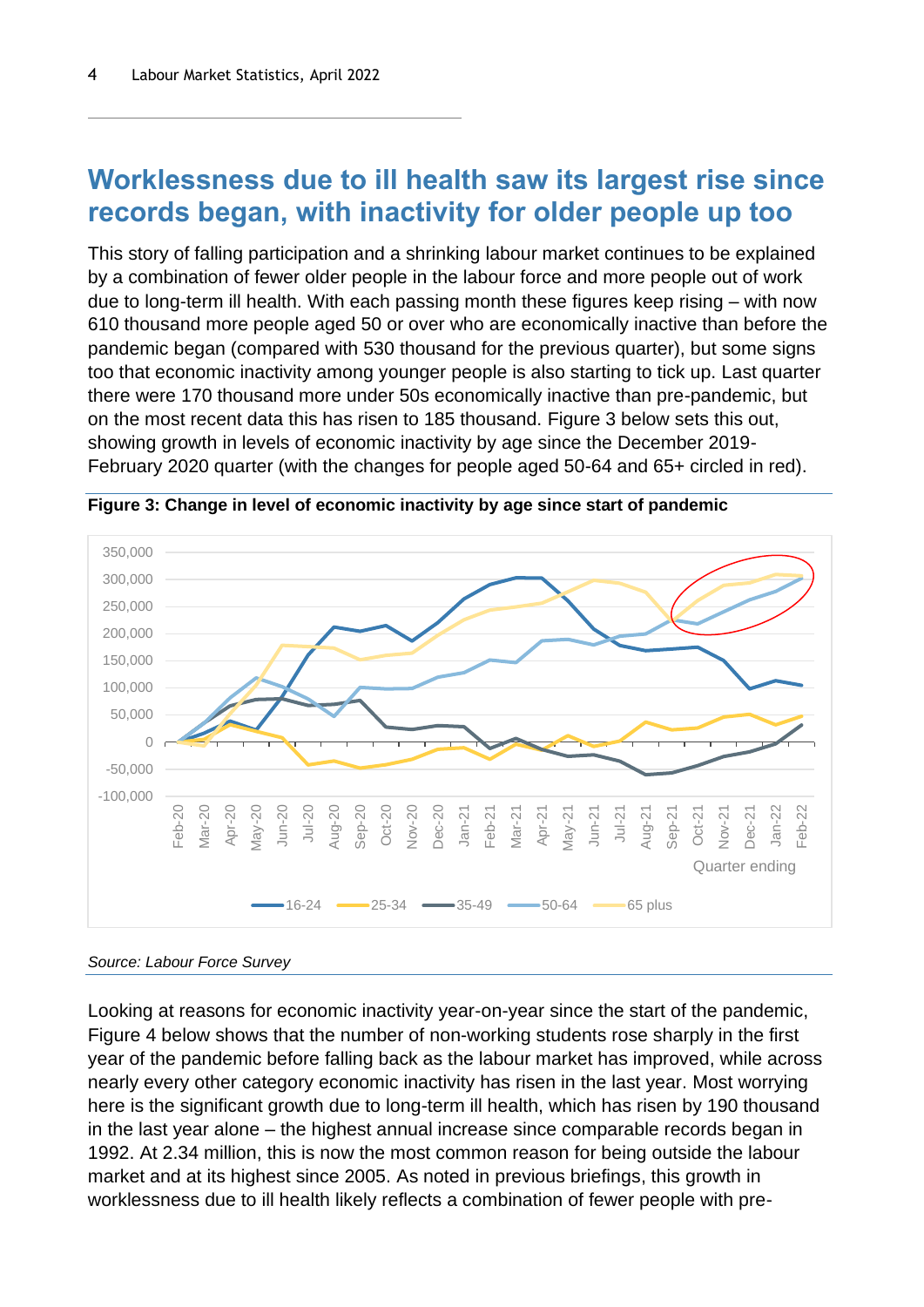existing health conditions in work – for example because of concerns around exposure to Covid-19 or due to a deterioration in their health condition – but possibly also a greater prevalence of ill health, perhaps including due to 'long covid' symptoms.

Interestingly, the most recent data is also showing a marked increase in economic inactivity due to looking after family or home – which fell sharply in the early pandemic as women stayed in or returned to work, and then levelled off. It is possible that the recent growth may reflect some unwinding of some of the benefits of more flexible and hybrid working as firms return to offices, and possibly also more people who entered the labour market for other reasons during the pandemic now leaving again (for example, people who came back into the labour force to help in health services and pandemic-related jobs, or perhaps who took up new jobs due to a partner losing work or income).



<span id="page-4-0"></span>**Figure 4: Reasons for economic inactivity – Dec 19-Feb 20, Dec 20-Feb 21, Dec 21-Feb 22**

#### *Source: Labour Force Survey*

[Figure 5](#page-5-0) below then shows the broader story of reasons for worklessness since the start of the pandemic, with four distinct phases:

- An initial growth in worklessness for 'other' (lockdown/ pandemic related) reasons as people shielded, waited and in some cases lost their jobs but slipped through the cracks of the furlough scheme;
- A large rise in non-working students from the autumn, coinciding with the A levels fiasco and expanded university admissions – this has now fallen back, mainly due to more students also working rather than fewer young people studying;
- Significant growth in worklessness due to long-term ill health and in early retirement since early 2021; and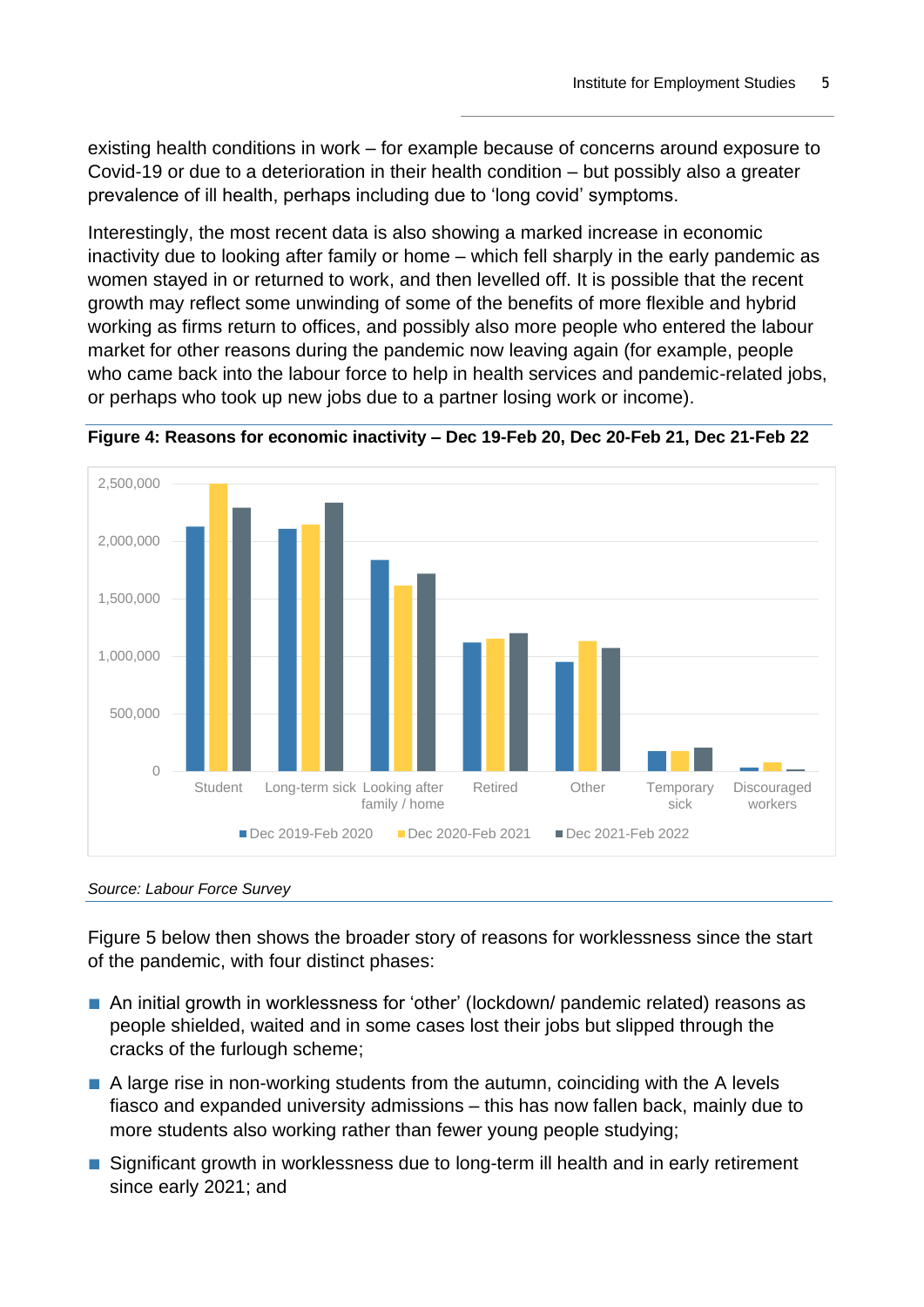■ At the start of the pandemic, falls in the number of people out of work due to caring responsibilities – levelling off in autumn 2020 and appearing now to partially unwind.

<span id="page-5-0"></span>



*Source: Labour Force Survey*

## **Further falls in participation mean there are nearly 1.2m fewer people in the labour force than pre-crisis trends**

Overall participation in the labour force (the sum of those employed plus unemployed) fell sharply in the early pandemic, levelled off from late 2020, but has been falling again since August-October 2021. This coincides with the final end of the Coronavirus Job Retention Scheme, and it does seem likely that these two events are linked – with some of those who were technically still 'employed' but on furlough likely leaving the labour force entirely when the funding ran out.

As [Figure 6](#page-6-0) below sets out, this reversal in labour force participation is even more stark when set against three decades of growth in the labour force. We noted [last month](https://www.employment-studies.co.uk/resource/labour-market-statistics-march-2022) that we have made improvements in our estimate of the pre-crisis trend (dotted line), to try to better take account of changes in State Pension Age. We now estimate that had this precrisis trend continued then there would be 1.17 million more people in the labour force than there are now. As [Figure 7](#page-6-1) then shows, around three fifths (57%) of the total gap in participation compared with pre-crisis trends continues to be explained by fewer over-50s in the workforce (670 thousand fewer people).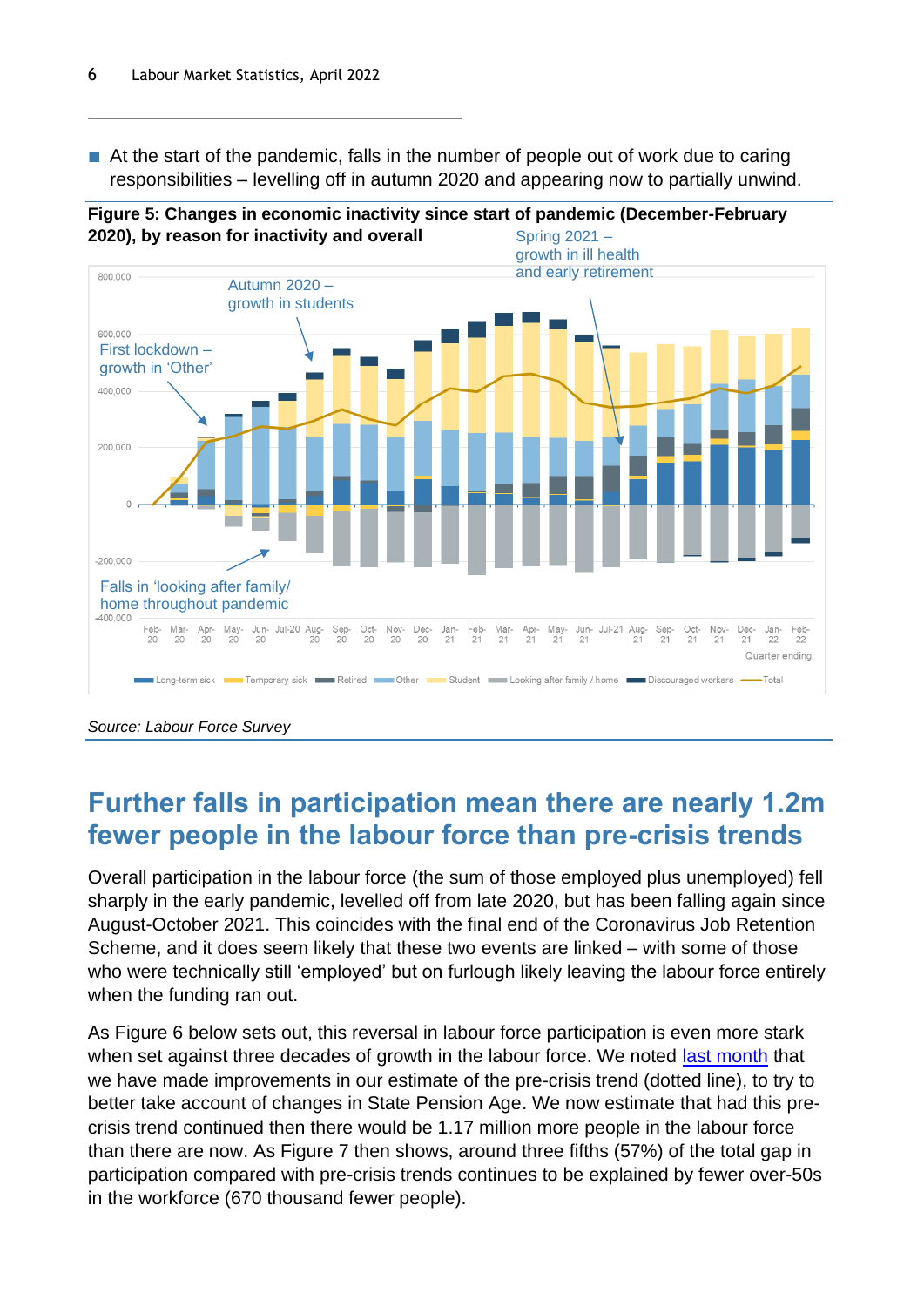

<span id="page-6-0"></span>**Figure 6: Level of economic activity – actual and if pre-crisis trend had continued**

*Source: Labour Force Survey and IES estimates*

<span id="page-6-1"></span>



*Source: IES estimates based on Labour Force Survey*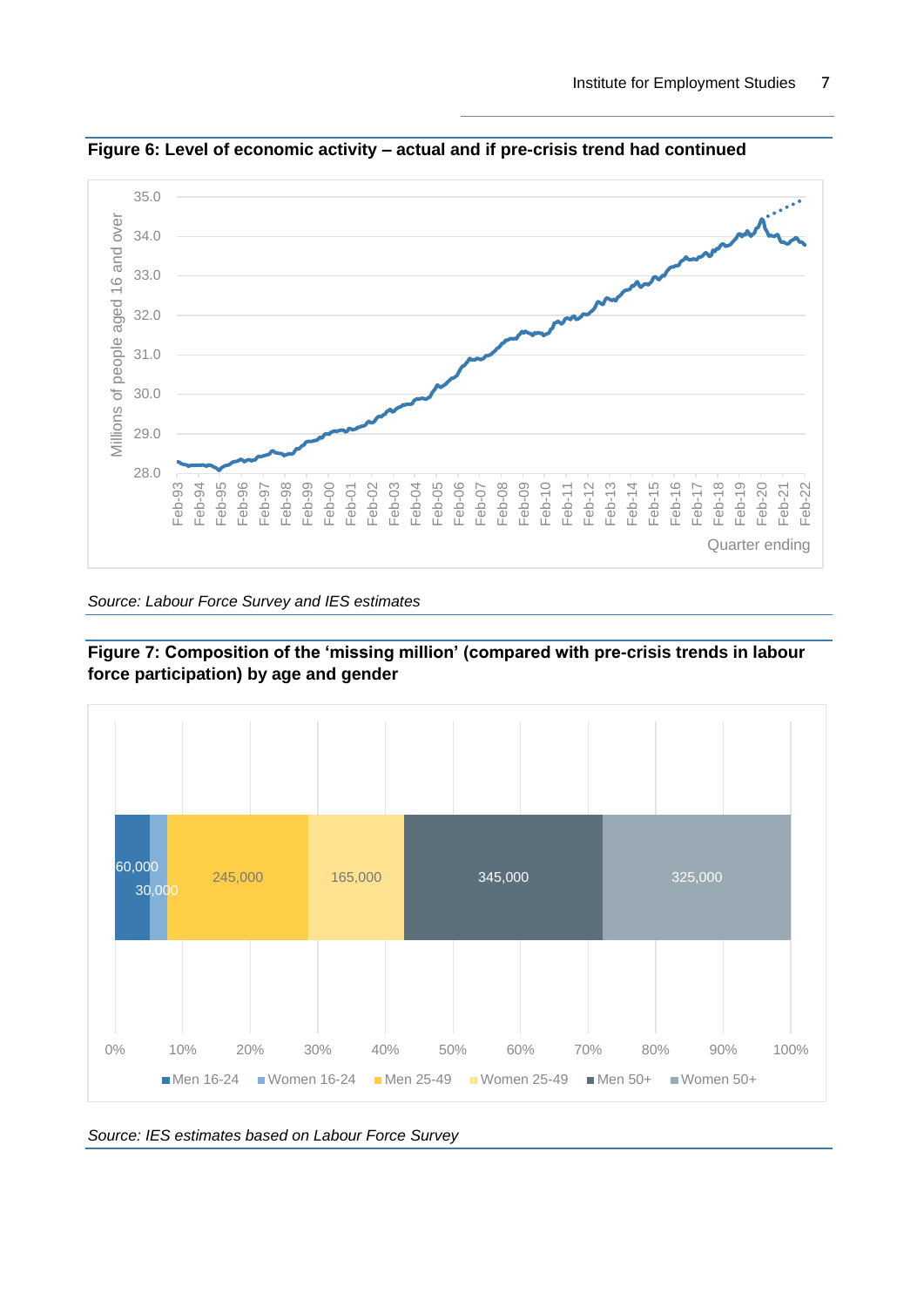### **Despite low unemployment, long-term unemployment remains one sixth higher than pre-pandemic**

While unemployment overall has fallen to pre-pandemic levels, long-term unemployment remains above where it was two years ago. [Figure 8](#page-7-0) below sets this out, defining longterm unemployment as more than six months for young people (aged 16-24) and more than twelve months for all others. Clearly, thankfully, the measures in the Plan for Jobs helped avert the scale of increase in long-term unemployment that we have seen in previous recessions. But nonetheless long-term unemployment still rose by around 50% overall, and remains around one sixth higher than it was before the pandemic. And while it is back to pre-crisis levels for young people, it is around 50% higher for those aged 25- 49 (while for older people, it seems likely that many of the long-term unemployed have now moved into economic inactivity).

Long-term unemployment now account for 35% of all of those unemployed, compared with 28% before the pandemic began. Short-term unemployment, meanwhile, has hit its lowest ever level. This means that those still unemployed are likely to be more disadvantaged and harder to help than previously, but also that unemployment overall is still significantly above 'frictional' levels.



#### <span id="page-7-0"></span>**Figure 8: Long-term unemployment by age**

*Source: Labour Force Survey. Long-term unemployment is defined as unemployment of more than six months for young people, or more than twelve months for those aged 25 and over.*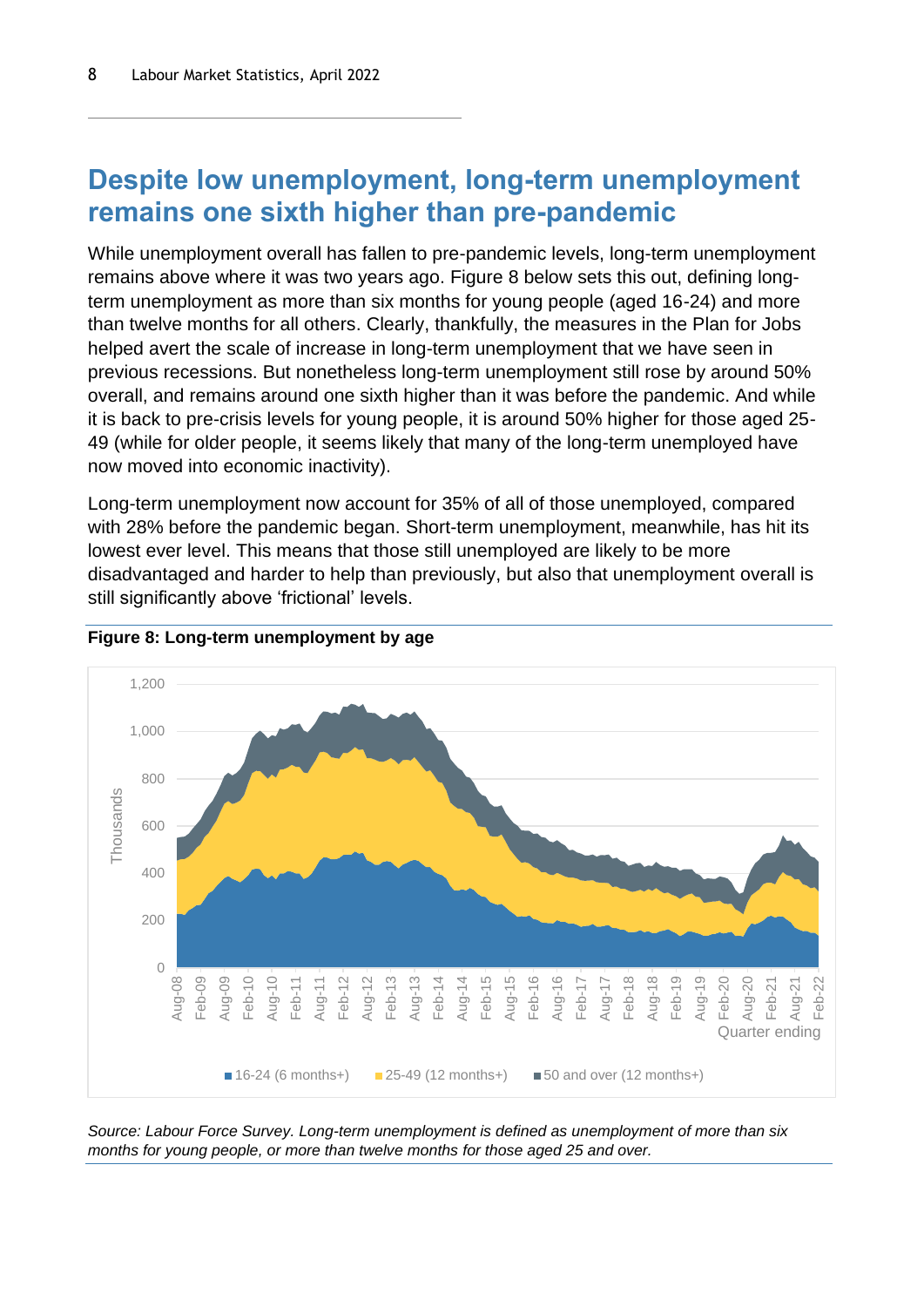### **This very weak data is in spite of record vacancies, with now as many job openings as there are unemployed**

As has been the case for nearly a year now, falling participation in the labour force has happened in spite of – and will itself be contributing to – record levels of vacancies in the economy. The latest quarterly and single month estimates are shown in [Figure 9](#page-8-0) below, with 1.29 million vacancies in the quarter January-March 2022 – more than 50% higher than the pre-crisis peak, which was itself the highest figure on record.



<span id="page-8-0"></span>**Figure 9: Vacancies – quarterly and single-month estimates**

*Source: ONS Vacancy Survey*

Record vacancies combined with falling unemployment means that there are now virtually as many job openings as there are unemployed people (1.29 million vacancies and 1.30 million unemployed). This unemployment to vacancy ratio is a key measure of labour market tightness, and now stands at 1.01 – as [Figure 10](#page-9-0) below shows, this is comfortably the lowest that it has been in at least fifty years.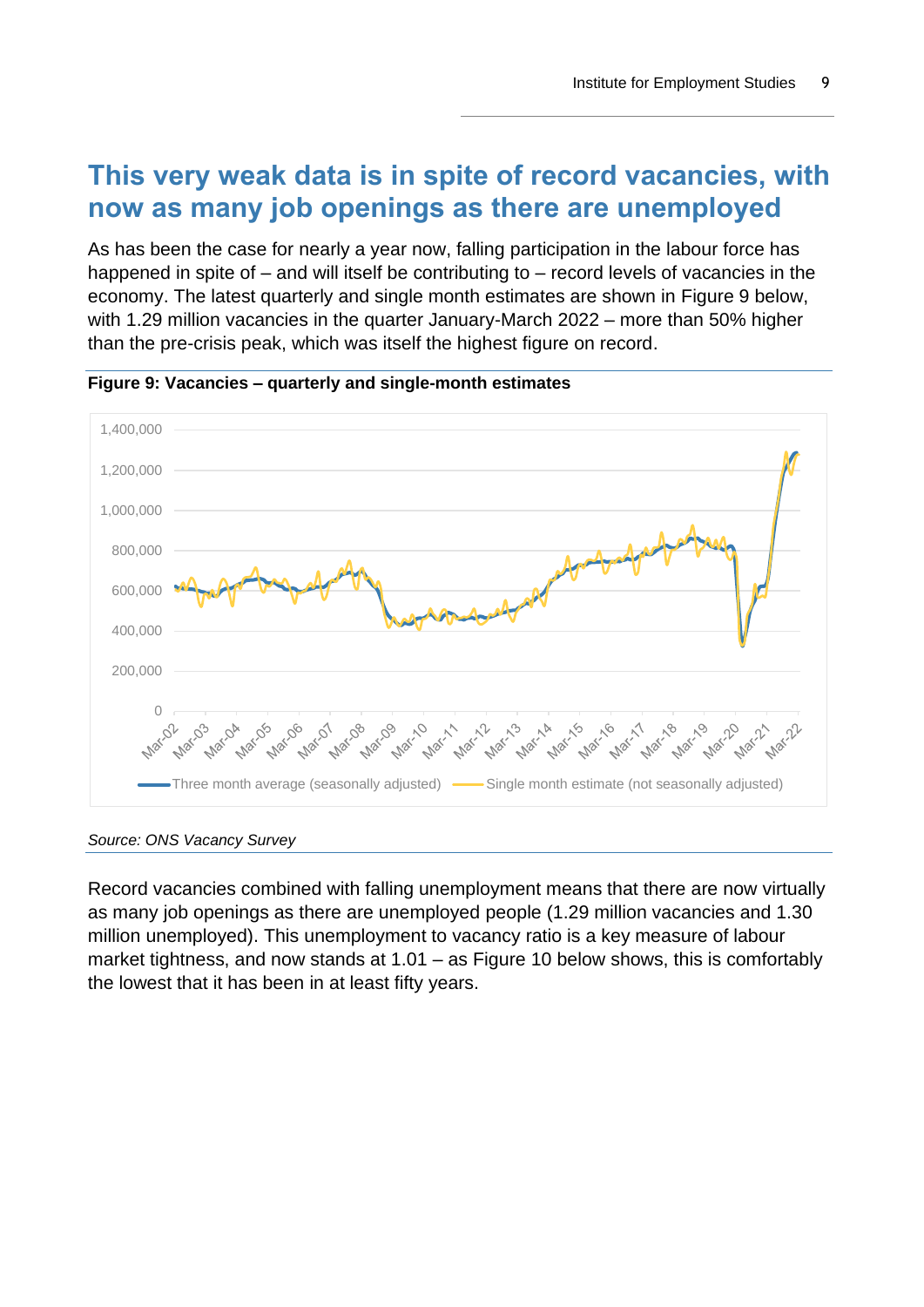

<span id="page-9-0"></span>**Figure 10: Unemployed people per vacancy (exc. Agriculture, forestry and fishing)**

*Source: ONS Labour Force Survey and Vacancy Survey*

As with recent months, vacancy growth is being driven in particular by high demand in health services, hospitality and professional jobs (like law, accountancy, engineering and science), accounting for about two fifths of all vacancies between them; but high demand also in manufacturing, retail and administrative jobs. [Figure 11](#page-10-0) below sets this out, showing vacancy levels before the pandemic (black) in the most recent quarter (blue) and in the previous quarter (yellow). This illustrates that demand appear to be continuing to rise in health, professional jobs and retail, even as it may be starting edge back a bit in hospitality.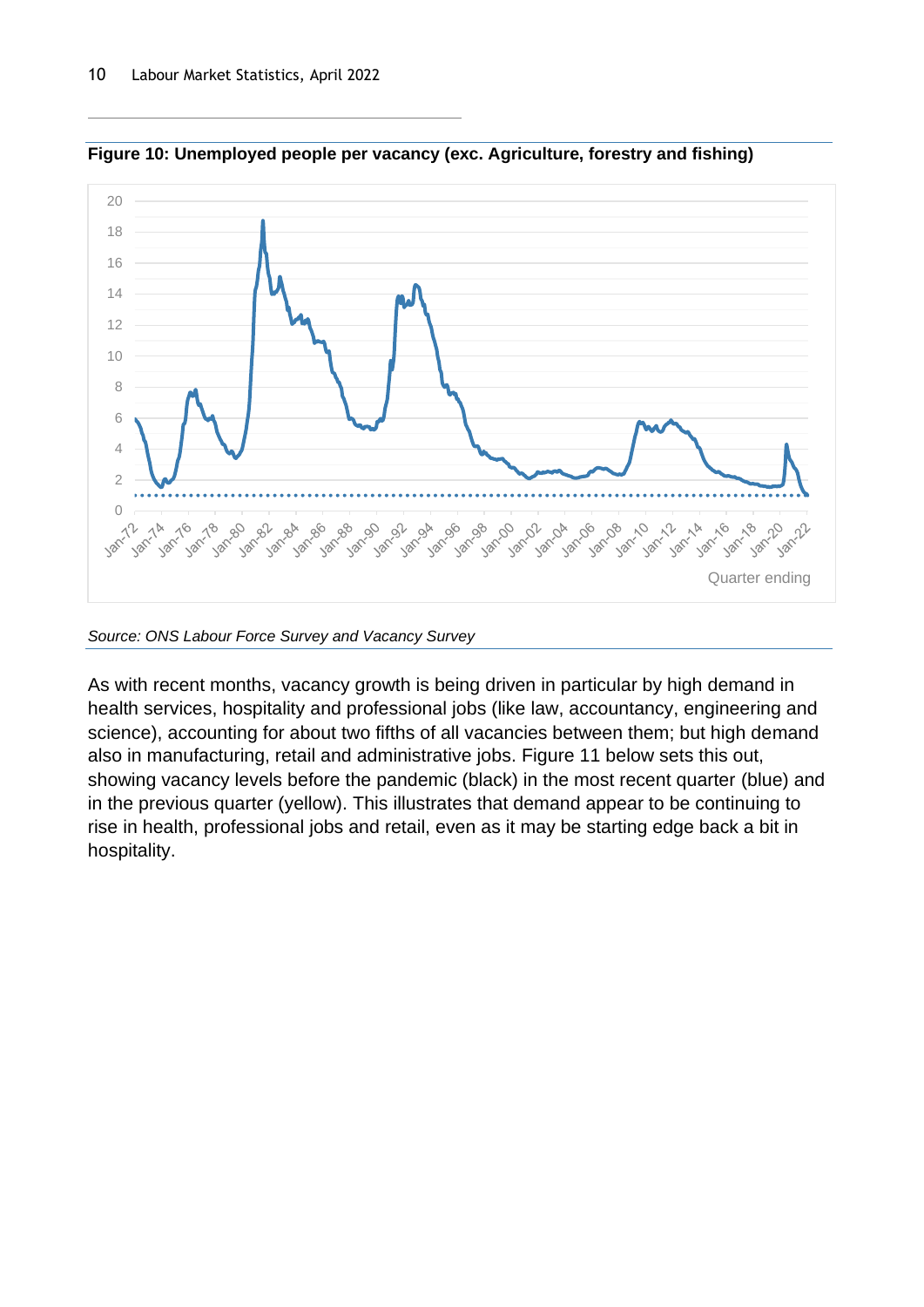

<span id="page-10-0"></span>**Figure 11: Vacancies by industry, pre-crisis, latest data and previous quarter**

### **Although employment is flat, there are signs that job turnover is rising – which may be fuelling shortages**

Interestingly, experimental weekly data from the Labour Force survey – showing the number of people who reported that they had recently started a new job or were about to do so – suggests that the number of job changers has settled well above pre-pandemic levels and may still be rising. This echoes data on labour market flows [published two](https://www.employment-studies.co.uk/resource/labour-market-statistics-february-2022) 

*Source: ONS Vacancy Survey*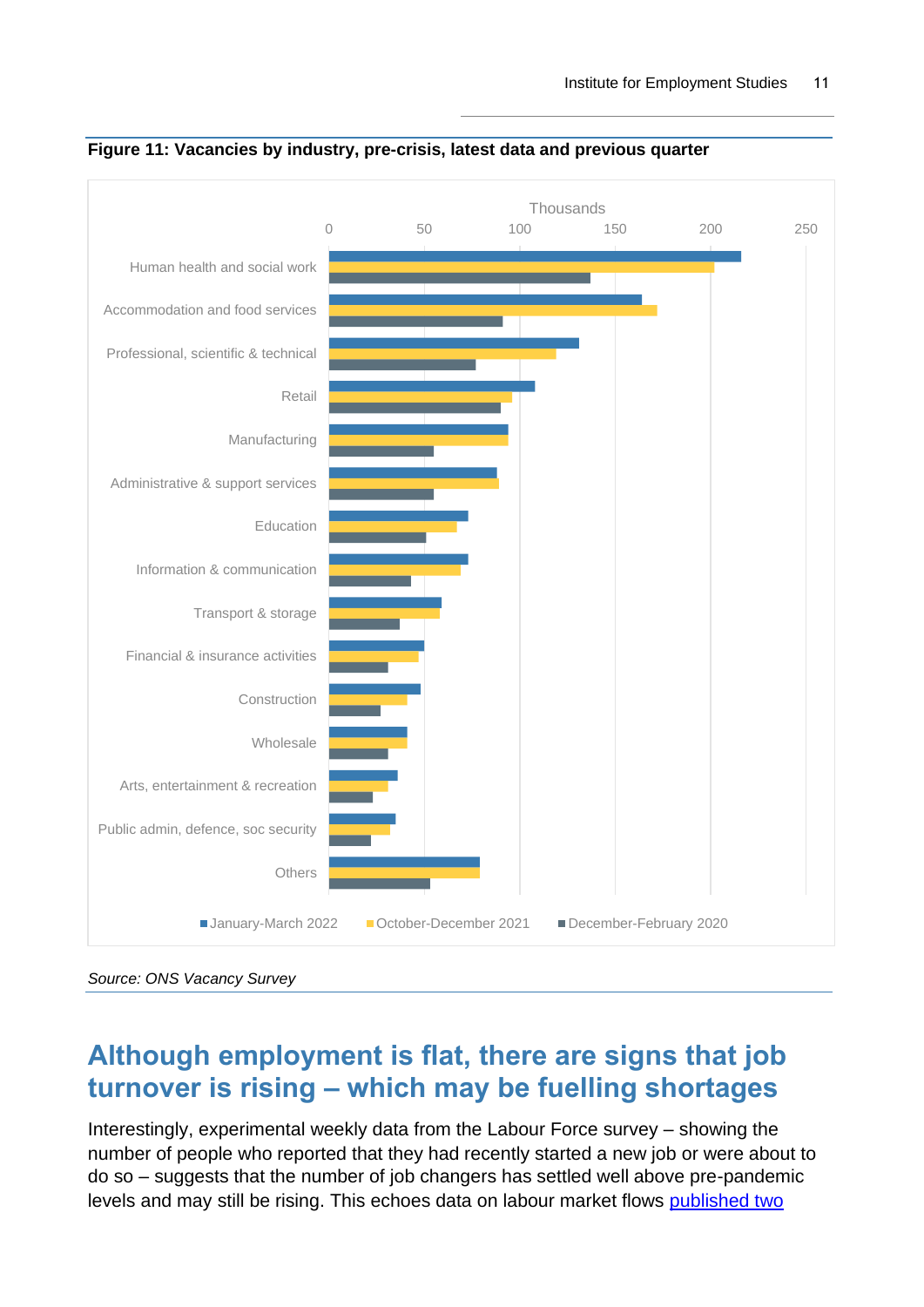[months ago,](https://www.employment-studies.co.uk/resource/labour-market-statistics-february-2022) and suggests that the apparently stagnant picture on employment overall disguises increased turnover in the labour market. This in turn may be fuelling higher vacancies and labour shortages – as firms struggle to backfill from the (dwindling) numbers who are out of work and looking for a job. [Figure 12](#page-11-0) below sets this out, showing the difference between the figures for 2020-2022 compared with the average for the same reference week over the three years pre-pandemic. The weekly data is quite volatile, so the dotted line is a rolling four-week average of the weekly figures. (Note that ONS will be discontinuing this experimental data from next month.)

<span id="page-11-0"></span>**Figure 12: Change in number of people who started a new job or are waiting to start one, compared with average for same week in three years pre-pandemic**



*Source: IES analysis of weekly Labour Force Survey X07*

## **The tight labour market appears to be feeding into higher nominal pay, but not enough to offset inflation**

Finally, [Figure 13](#page-12-0) shows single-month estimates for year-on-year pay growth in nominal terms (blue) and in 'real' terms after the effects of inflation are taken into account (yellow). The solid lines show regular pay excluding bonuses and arrears, with the dashed lines showing total pay (so including bonuses and arrears). This shows that nominal pay growth overall remains relatively strong, at just above 4%. The data for the first eighteen months of the pandemic was distorted by the furlough scheme; but taking a longer view, 4%+ pay growth is back up towards levels last seen before the financial crisis.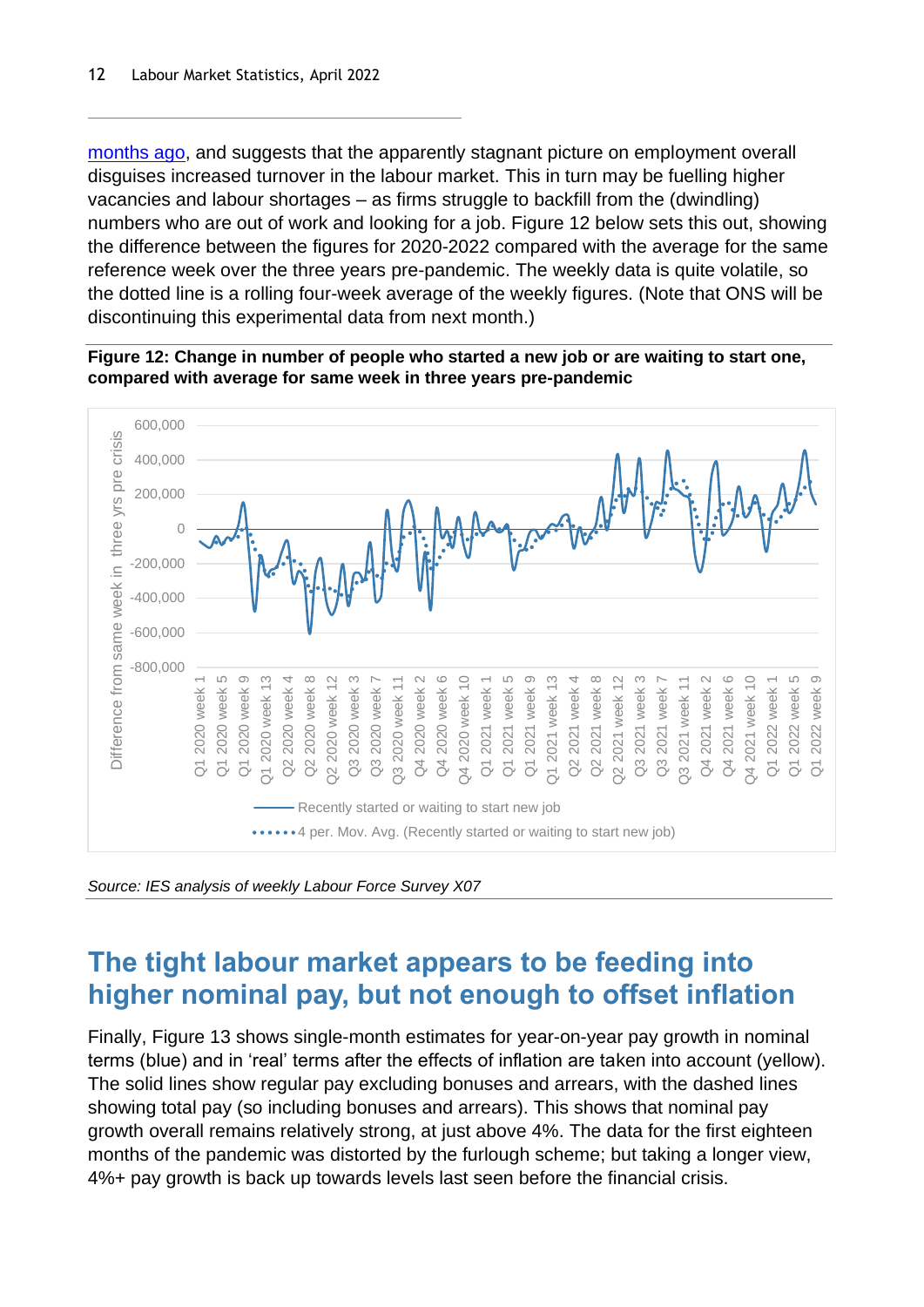However, soaring inflation is entirely offsetting the benefits of this higher pay and pushing regular pay negative in real terms, for the fourth month in a row. At -1.3%, the year-onyear fall in real regular pay is the largest since 2013 and is likely to deteriorate further as inflation continues to rise. Note that very high bonus payments, across a range of private sector industries but especially financial services, have kept total pay marginally positive in real terms, although again this is likely to deteriorate in the months ahead.

<span id="page-12-0"></span>





[Figure 14](#page-13-0) below then shows changes in pay by industry. This measure includes bonuses and arrears, and shows pay growing strongly – and faster than inflation – across a range of private sector industries including hospitality, technology, professional jobs and finance. However pay growth remains well below inflation in public sector industries like health, education and public administration (where surely pay settlements of 2-3% just will not be sustainable, given rising costs of living and labour shortages), but appears to be weak in retail, manufacturing, the arts and transport/ storage.

Prima facie, it does also appear that in private sector industries, those seeing strongest growth in vacancies are also seeing strong growth in pay – suggesting that firms are responding to the tight labour market (and high turnover) by raising wages. While this is clearly positive if it is also leading to higher productivity and output, it does also highlight the potential risks that continued shortages could further add to rising inflation.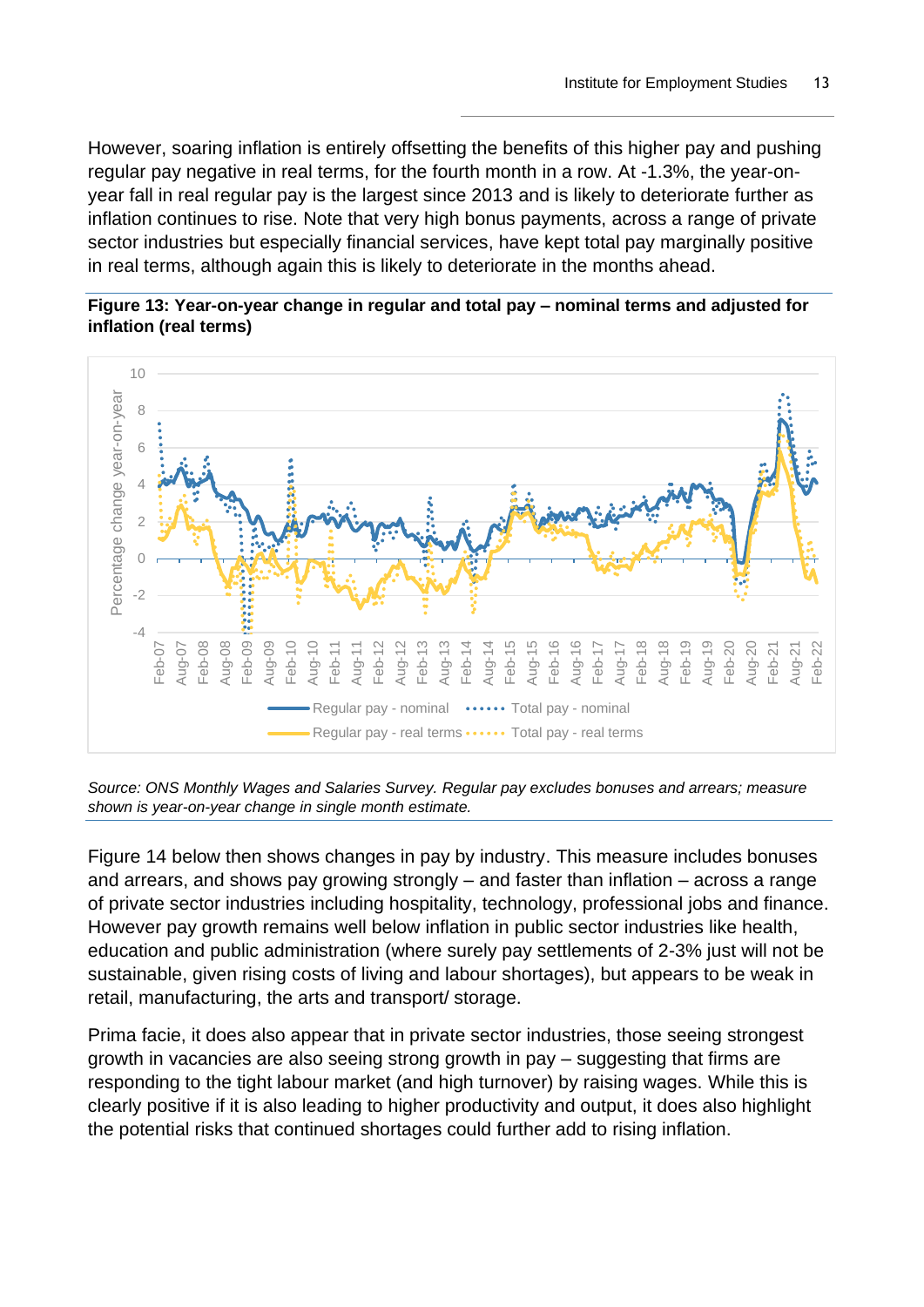

#### <span id="page-13-0"></span>**Figure 14: Year-on-year change in regular pay by industry, nominal terms**

*Source: ONS Monthly Wages and Salaries Survey. Regular pay including bonuses and arrears; measure shown is year-on-year change in single month estimate, not seasonally adjusted.*

# **Conclusion**

Today's figures are if anything even more disappointing than the fairly weak data that we have seen in recent months. With labour force participation down, worklessness up, real terms pay falling and labour shortages appearing to get worse, it is hard to find any positives in today's data at all.

However one positive that we can take is that through the Plan for Jobs and Spending Review, the government committed more than £10 billion for measures to tackle an unemployment crisis that thankfully has been averted. As we have said previously, we need to target that investment – some of which has been significantly underspent already – on helping to address the participation and recruitment crises that we are facing now. These needs to focus on improving support for those out of work to get back in, and be open to all of those who are out of work – not just those claiming the right bit of Universal Credit. Employers will also need to step up, through more inclusive recruitment, better job